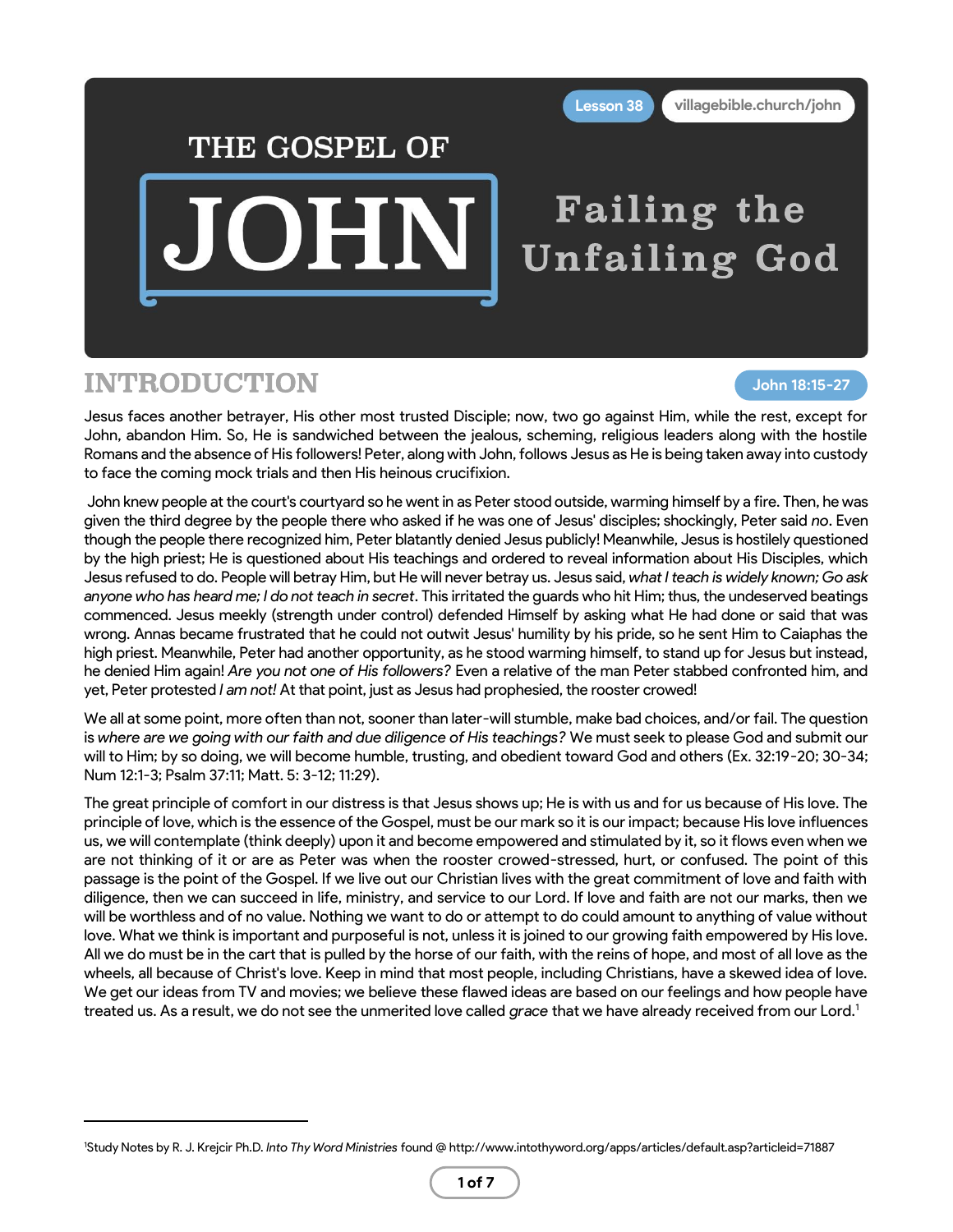### OPEN IT

**1. It's confession time! When have you embarrassed yourself in front of people? Did you try to cover it up or explain it away?**

### READ IT

**John 18:15-27**

#### EXPLORE IT

- **2. How far did Peter follow Jesus when he was taken to the High Priest?**
- **3. What did the servant girl at the door ask Peter?**

- **4. How did Jesus respond to the questioning of Annas? What happened next?**
- **5. Who questioned Peter the second time?**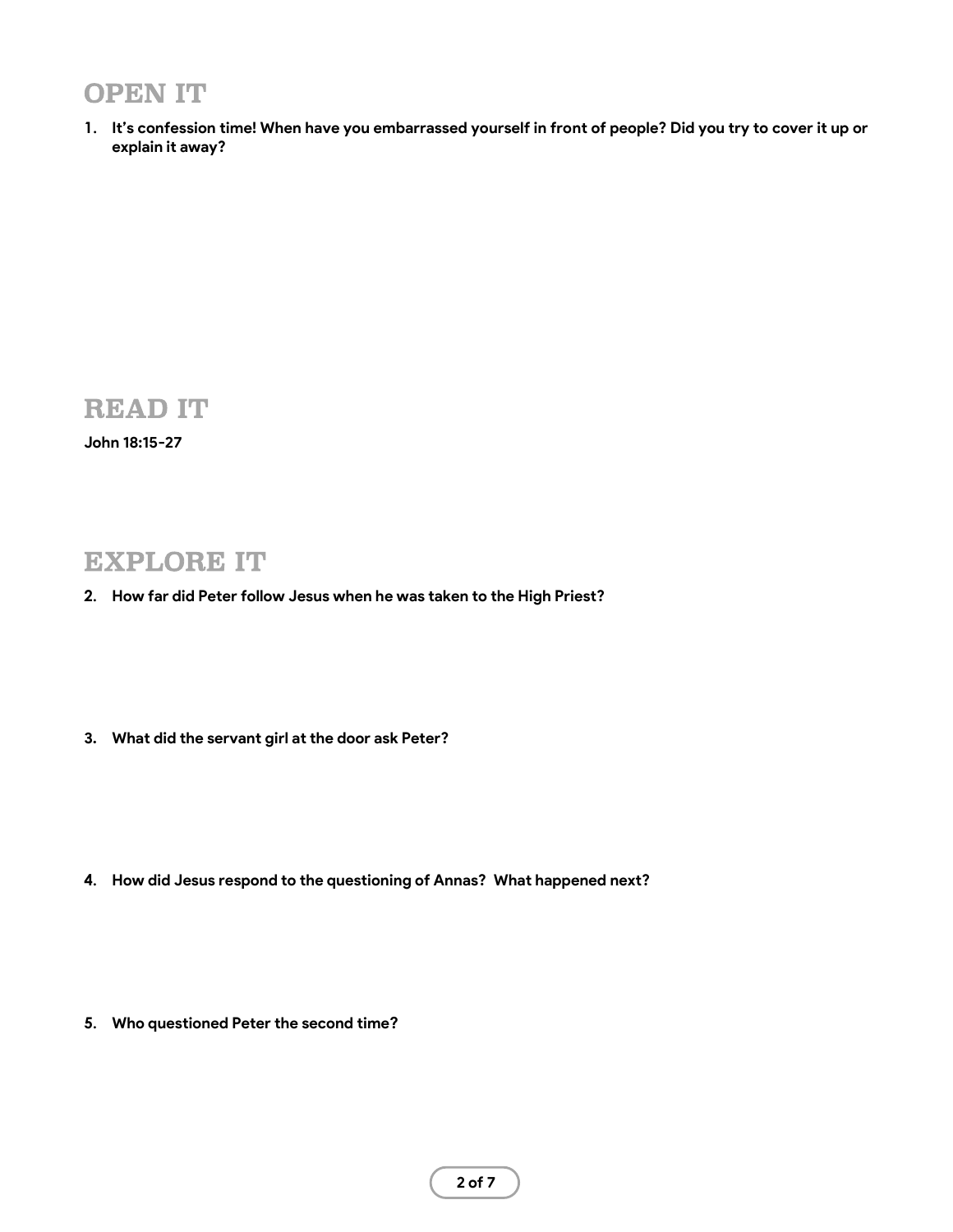### APPLY IT

*Like a good writer or movie director, John switched scenes to keep his readers in suspense. He cut away from inside the house to the courtyard surrounding the house. There Peter and another disciple tried to find out what was happening to their leader. Many Bible students believe the second man was John. Others think he was Nicodemus or Joseph of Arimathea, who helped bury Jesus since it wasn't likely that fisherman John would know the high priest. These other two possibilities did. Since the yard was walled and had a guarded entrance, they couldn't just walk in on the proceedings. The unnamed disciple gained entrance because he knew the high priest. Then he got permission for Peter to enter as well and went back to fetch him.* 

*The girl who gave permission for Peter to enter the courtyard wanted to know if he was one of Jesus' disciples. Without hesitating, Peter said no. It's hard to believe this was the same man who wasn't afraid to defend Jesus by taking out his knife and trying to kill a servant in the garden minutes before. Peter had turned into a coward who was afraid to be known as one of Jesus' disciples. He stood there with his enemies, warming himself at their fire.<sup>2</sup>*

**6. Read John 13:36-38. What does Peter vow to do? What does Peter do at even the slightest opposition?**

**7. What does this teach us about even the most committed disciple? How does this actually serve to encourage us today?**

<sup>&</sup>lt;sup>2</sup> Johnson, Lin . The Book of John (The Smart Guide to the Bible Series) (p. 225). Thomas Nelson. Kindle Edition.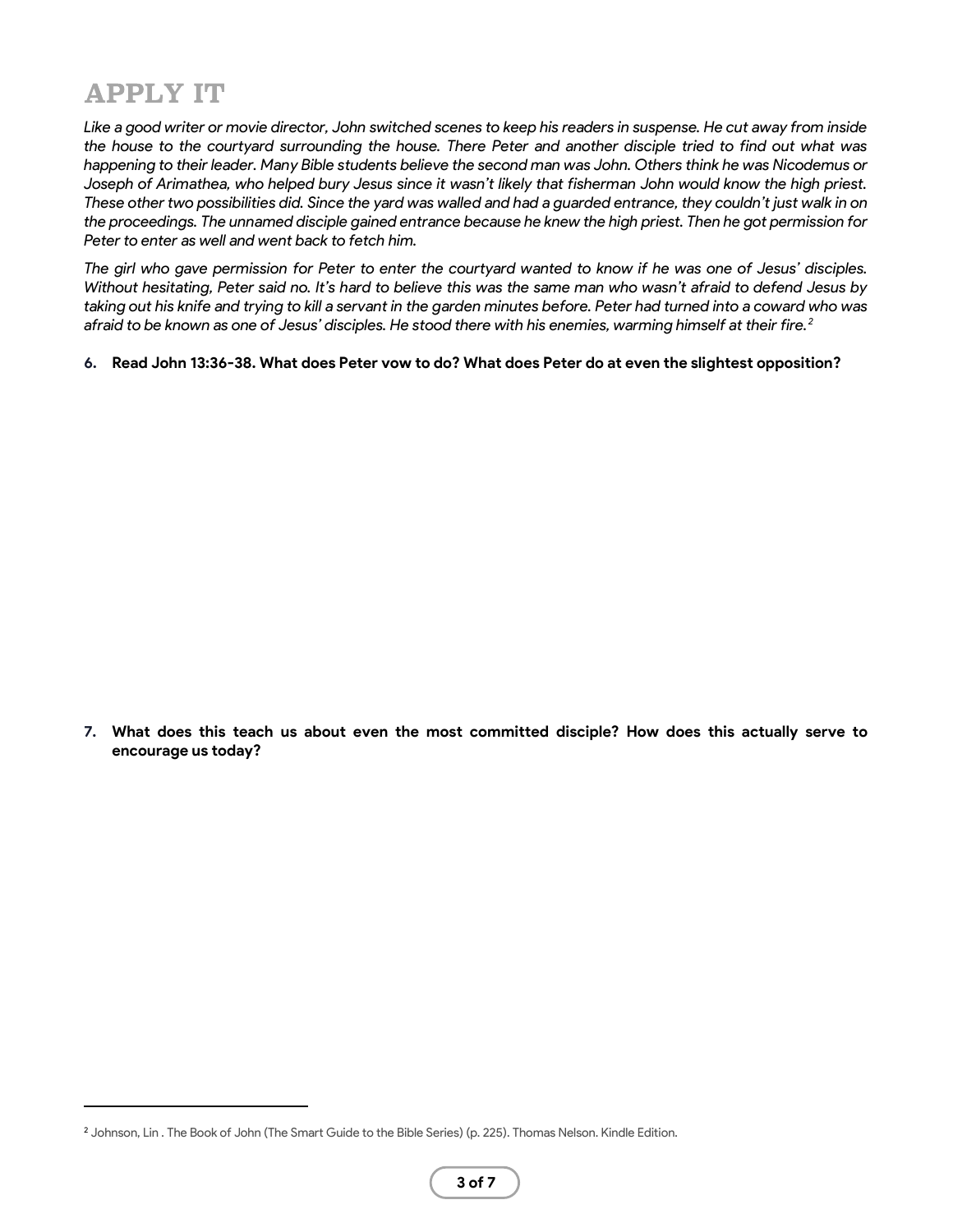**8. Peter thought very highly of himself and that was manifested in his great boasts before others. Is there a difference between this and being confident? How so?**

**9. We focus on Peter in this passage but Jesus finds himself in a similar place. He can deny God and have his life spared. How is Jesus different from Peter?**

**10. What can we do to be more like Jesus and less like Peter?**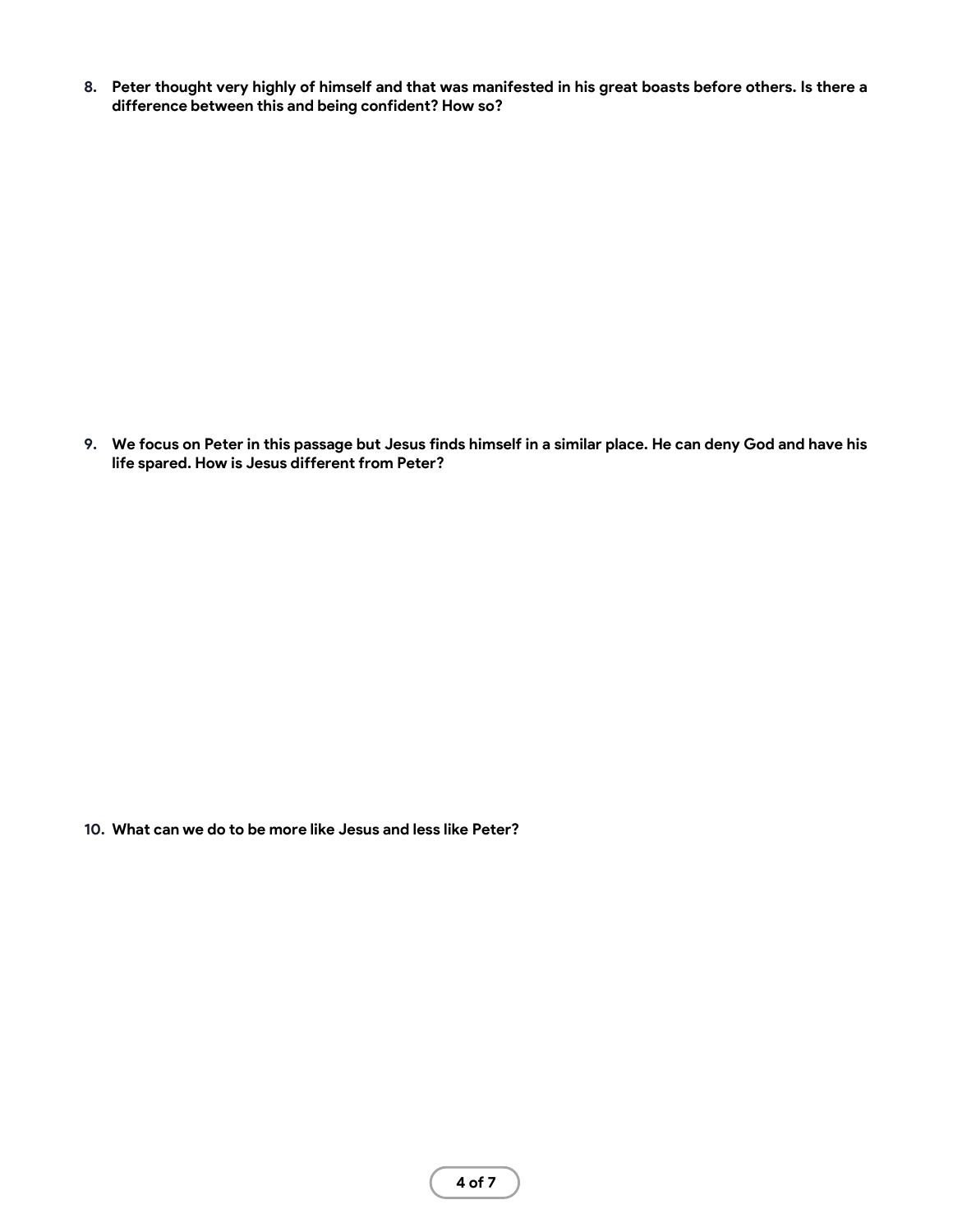*Peter didn't understand that Satan was out to get him and that this hour belonged to the power of darkness. Thus he failed to pray at that crucial time in the garden (Luke 22:31, 46, 53). This caused him to react to Jesus' arrest by swinging his sword, rather than with weapons for spiritual warfare. Then he blindly wandered into the path of temptation in the courtyard of the high priest's house.*

*So often, like Peter, we react to difficult situations from the physical or human perspective, rather than realizing that we're in a spiritual battle with the unseen forces of wickedness in heavenly places (Eph. 6:11-12). Someone says something against you at work and you react in anger by putting him down or getting back at him. By not praying and seeing it as a spiritual attack, you missed the opportunity to bear witness for Christ!<sup>3</sup>*

#### **11.** *How might Peter's action have been different if he recognized the spiritual battle that was going on around him? What about us***?**

*The fear of man was behind Peter's third denial (John 18:26), "One of the slaves of the high priest, being a relative of the one whose ear Peter cut off, said, 'Did I not see you in the garden with Him?'" Peter panicked! This guy could get Peter in big trouble for what he had done in the garden! So Peter denied Christ again. Then the rooster crowed to remind Peter of Christ's words! Luke (22:61-62) tells us that at that moment, the Lord turned and looked at Peter. That look pierced Peter's heart! I'm sure that he never forgot it. He went out and wept bitterly.*

*To some extent, we all want the approval of others. But when we worry about what others think, our focus is wrong and we forget the most important thing: what does God think? Our aim should be to please Him. Proverbs 29:25 warns, "The fear of man brings a snare, but he who trusts in the Lord will be exalted."<sup>4</sup>*

#### **12. Why do people and their opinions about us loom so large in our lives? How can knowing who we are in Christ impact the constant pull to please men instead of God?**

<sup>3</sup> Sermon excerpt from Steve Cole found @ https://bible.org/seriespage/lesson-94-when-you-fail-lord-john-1812-27 4 ibid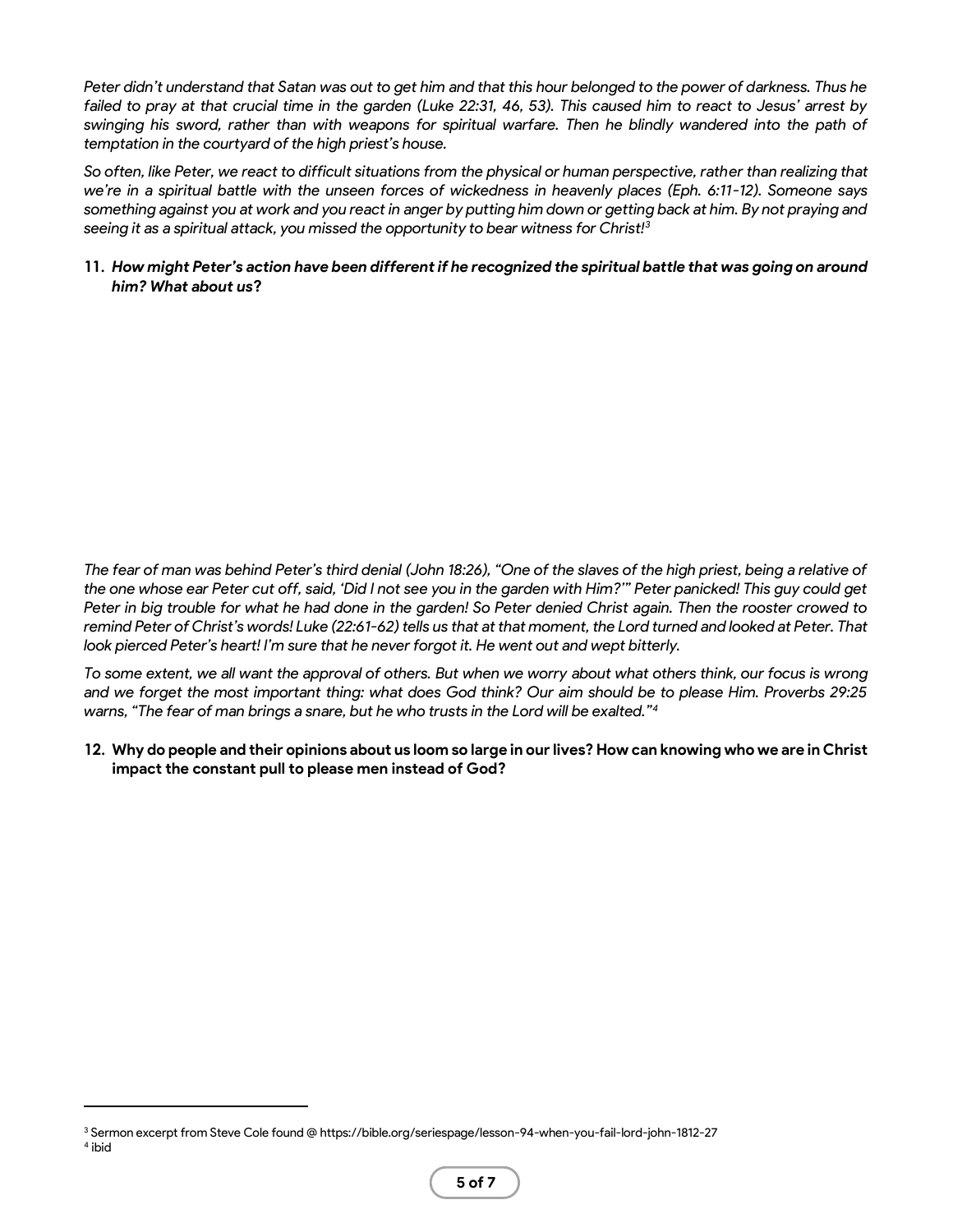*Peter feared man, not God, and thus failed as a witness. But Jesus feared God, not these in power, and thus bore*  faithful witness. When Annas asked Jesus about His disciples and His teaching, he wasn't seeking the truth. Rather, *he was illegally trying to get Jesus to incriminate Himself. Under Jewish law, a defendant was not required to testify against himself. Rather, other witnesses were called to testify. So Jesus' reply (John 18:20-21) was a rebuke, exposing Annas' illegal approach. Christ in effect says, "If you were really interested in My teaching, you've had plenty of opportunity to hear it. But you're proceeding illegally by not calling witnesses. You've already prejudged My case."<sup>5</sup>*

#### **13. This evening "pretrial" of Jesus by Annas was illegal and because of it Jesus yields no information during it. How can knowing our rights as citizens actually help as we bear witness for Christ?**

*The officer standing near Jesus recognized this as a rebuke. Trying to ingratiate himself with his boss, he illegally hit Jesus in the face. Needless to say, he was siding with the wrong boss! But Jesus didn't retaliate. Rather, He calmly replied (John 18:23), "If I have spoken wrongly, testify of the wrong; but if rightly, why do you strike Me?" Christ's fearless witness to these hypocrites was aimed at convicting them of their sin, without which they would not see their need for the Savior.<sup>6</sup>*

**14. Jesus is mistreated by one of the guards and doesn't retaliate. Is this always the best option? Is there ever a time to address wrongs done against us? What scriptures apply to such a viewpoint?**

<sup>5</sup> ibid 6 ibid